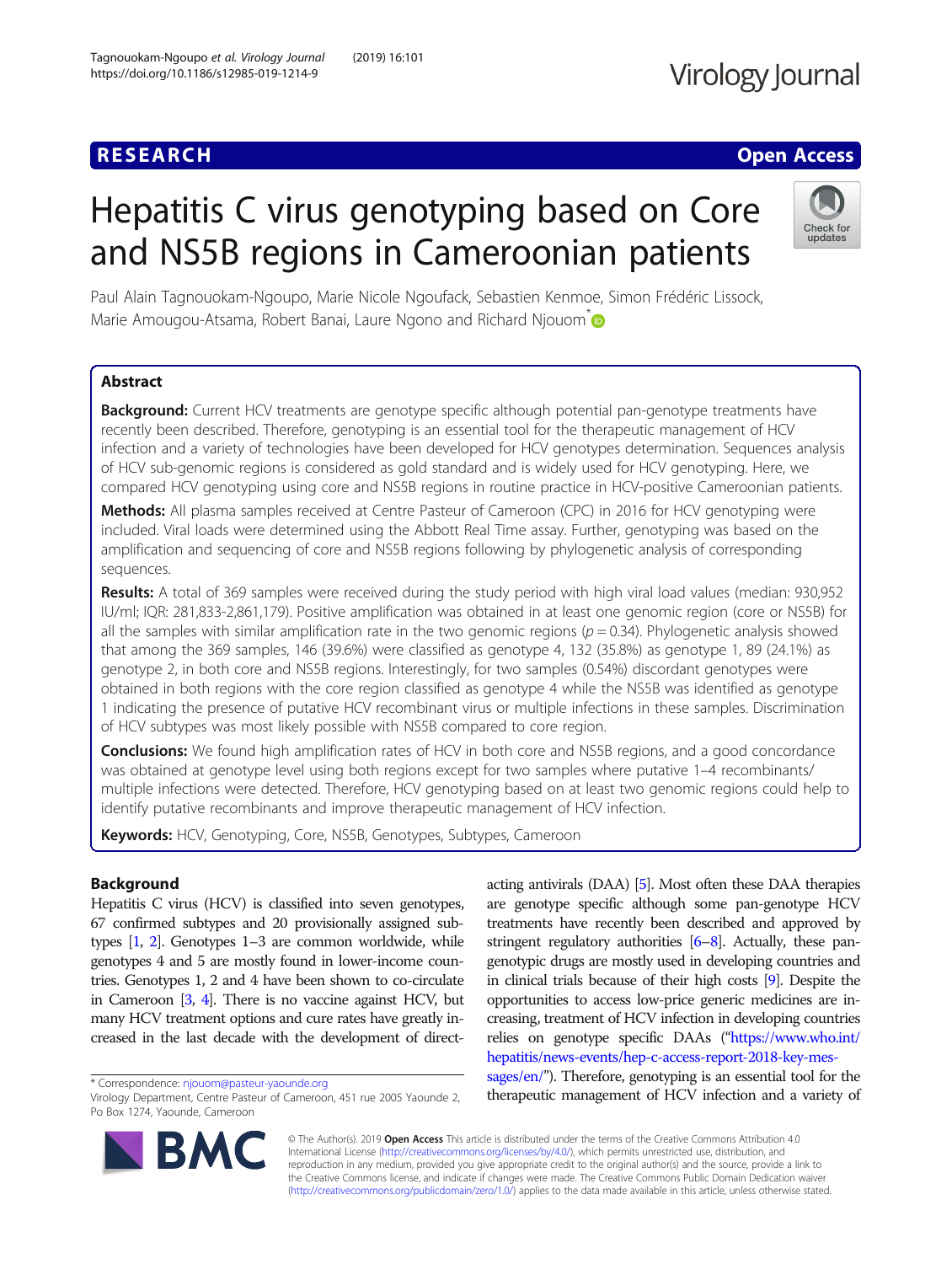technologies have been developed for HCV genotypes determination.

Restriction fragment length polymorphism (RFLP) analysis has been developed for some HCV genomic regions: the 5′ non-coding and the contiguous core regions. The choice of these genomic sequences was based on their relative nucleotide homology among different genotypes and the presence of polymorphic sites [\[10](#page-6-0)]. RFLP is performed using endonucleases that will break down the DNA amplicons at specific sites, different HCV genotypes and subtypes will therefore be illustrated by RFLP digestion patterns on agarose gel. However, a mutation occurring in one of the polymorphic sites recognized by the restriction endonuclease could be could be limiting for HCV genotyping and subtyping [\[10\]](#page-6-0).

Other methods are based on the 5′ untranslated (5′- UTR) region because of high conservation within genotypes but considerable variability between subtypes [\[11](#page-6-0)]. One of these methods is the line probe assay (LiPA), which is a reverse-hybridization assay based on variations found in 5′-UTR regions of the different hepatitis HCV genotypes and subtypes. The commercial test Versant HCV genotype assay developed by Siemens Laboratories is one of the most widely used LiPA methods for HCV genotyping. However, although LiPA is considered to be a good method for HCV genotyping, it is less suitable for HCV subtype's determination [\[12](#page-6-0)].

Today, amplification of HCV sub-genomic regions (core, E1 and NS5 regions), followed by sequences analysis is considered as gold standard and is widely used for HCV genotyping [[13,](#page-6-0) [14](#page-6-0)]. This method allows accurate identification of the subtype and is used for epidemiological studies of circulating virus strains. NS5B is the most common target region, however, some studies have shown a higher amplification rate of Core region compared to NS5B [\[15\]](#page-6-0). In addition, recombinant HCV viruses, with mosaic genome derived from two different genotypes have recently been described in Cameroon and abroad with discordant genotypes in both core and NS5B regions [[16](#page-6-0)–[20](#page-6-0)]. These intergenotypic recombinants involved genotypes 1 and 2, 1 and 4, and 2 and 5. This recombination could be problematic for therapeutic management particularly if the DAA anti-viral treatment

In the present study, we compared HCV genotyping using core and NS5B regions in routine practice in HCV-positive Cameroonian patients in order to highlight potential impact on their therapeutic management. HCV Viral load was performed on all samples followed by direct sequencing of core and NS5B regions. Phylogenetic analyses using generated HCV sequences of both regions allowed the identification of genotypes as well as subtypes.

#### Methods

#### Study population and HCV viral load

The Centre Pasteur of Cameroon (CPC) is the reference laboratory for HIV and Hepatitis in Cameroon. As part of this role, patients are routinely referred to CPC for viral load and genotyping. Data reported here were collected in the framework of these routine activities and no additional parameter was assessed.

From January to December 2016, all samples received at CPC for HCV genotyping and viral load were included. Demographic data were recorded for all patients. The HCV viral loads were determined using the Abbott RealTime HCV assay and the Abbott m2000 platforms (Abbott molecular, Wiesbaden-Germany) according to the manufacturer's instructions. Briefly, 0.5 mL plasma sample (from EDTA tubes) was used for RNA extraction on the Abbott m2000sp followed by amplification using the m2000rt. The detection limit was 12 IU/mL.

#### Amplification and sequencing of Core and NSB regions

For HCV genotyping, total RNA was extracted from 140 μL of plasma using QIAamp® Viral RNA Mini Kit (Qiagen, Courtaboeuf, France), according to the manufacturer's instructions, following by amplification of Core and NSB regions using nested polymerase chain reaction (nested-RT PCR).

For Core region, a fragment (400 nt) was amplified using primer pairs previously described by Lole et al. [[23\]](#page-6-0) with slight modifications on Core OS, Core IS and Core IAS (Table 1) reported by Njouom et al. [[24](#page-6-0)]. The

Table 1 Primers used for amplification of Core and NS5B regions

| Genomic regions | Primers                   | Sequences (5'------3')         |
|-----------------|---------------------------|--------------------------------|
| Core            | Core OS (outer f)         | ACTGCCTGATAGGGTGCTTGCGAG       |
|                 | Core OAS (outer r)        | ATGTACCCCATGAGGTCGGC           |
|                 | Core IS (inner f)         | AGGTCTCGTAGACCGTGCATCATG       |
|                 | Core IAS (inner r)        | CAYGTRAGGGTATCGATGAC           |
| NS5B            | SO755 (outer and inner f) | <b>TATGAYACCCGCTGYTTTGACTC</b> |
|                 | ASO1121 (outer r)         | <b>GCNGARTAYCTVGTCATAGCCTC</b> |
|                 | ENO2BIS (inner r)         | <b>GCTAGTCATAGCCTCCTG</b>      |
|                 |                           |                                |

f, forward and r, reverse. The modifications from the primer sequences described by Lole et al. [\[23\]](#page-6-0) are underlined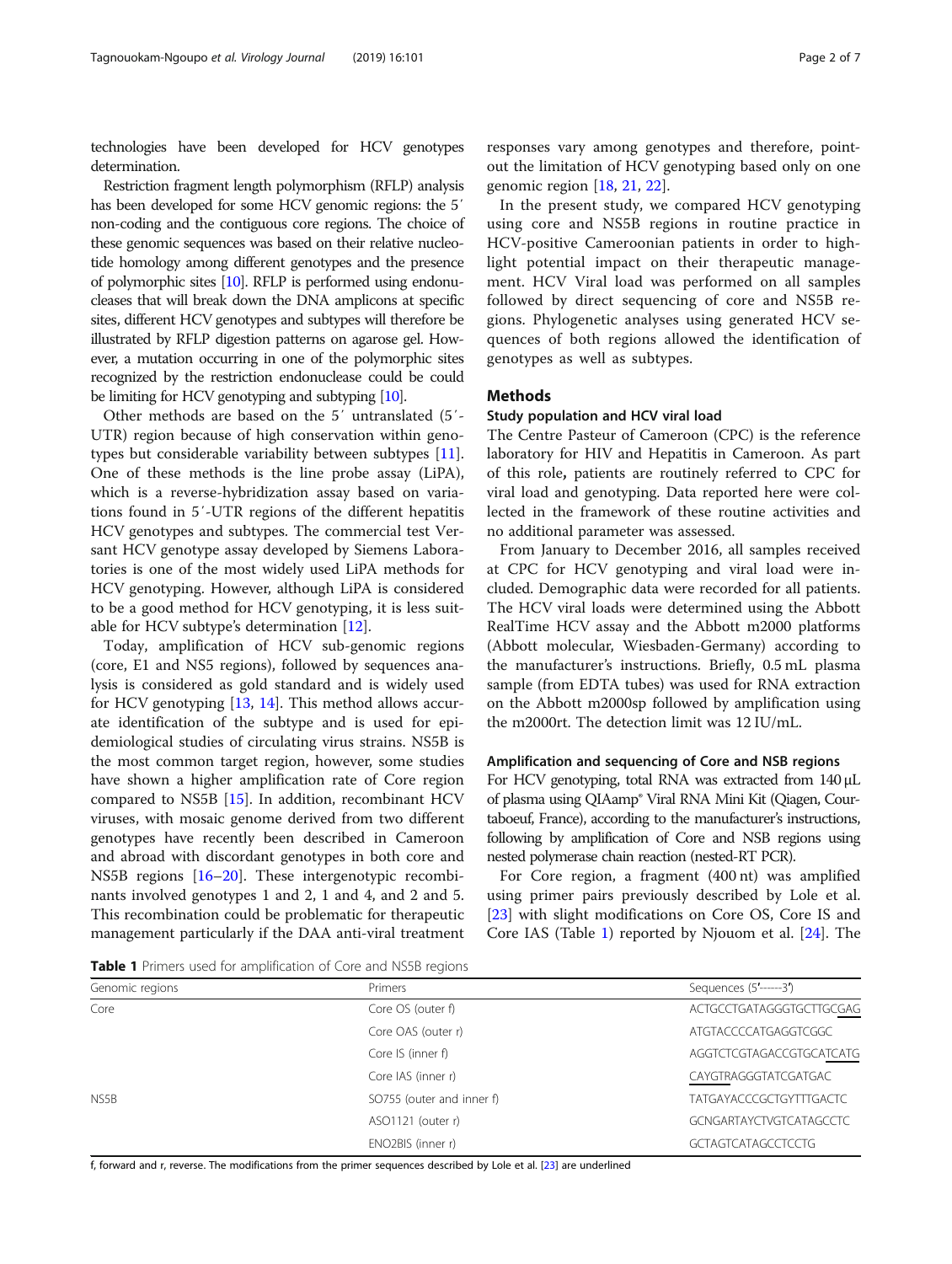mixture of  $10 \mu L$  RNA and  $2 \mu L$  ( $150 \text{ ng}/\mu L$ ) of random hexamer (NNNNNN) was used in the denaturation step at 70 °C for 10 min following by the generation of cDNA at 42 °C for 90 min using 8 U of AMV Reverse Transcriptase (Promega Corporation, USA) and 200 μM dNTPs. PCR step was then performed in a final volume of 50 μL containing 1.5 U of Taq polymerase (Life Technologies Corporation, USA), 0.2 μM of each primer, 1.5 mM  $MgCl<sub>2</sub>$  200 μM dNTPs and 5 μL of cDNA. A Perkin Elmer Gene Amp PCR System 9700 was used with the following cycling conditions: 94 °C for 3 min, followed by two cycles of 95 °C for 30 s, 60 °C for 30 s and 72 °C for 30 s followed immediately by the two same cycles with an auto-decrement temperature of 1 °C until 51 °C, and then 20 cycles of 95 °C for 30 s, 50 °C for 30 s, 50 °C for 30 s and final extension at 72 °C for 7 min. Nested PCR step was further performed in the same conditions as the first round PCR.

For NS5B region, a fragment (382 nt) was amplified by RT-PCR "touch Down" followed by semi-nested PCR using the same primers as previously reported by Laperche et al. [[25\]](#page-6-0) and Njouom et al. [[24\]](#page-6-0). RT-PCR was performed using SuperScript<sup>™</sup> III One-Step RT-PCR System with Platinum® Taq (Life Technologies Corporation, USA) in a final volume of 50 μL containing 0.2 μM of each primer, 2.3 mM MgSO4, 200 μM dNTPs and 10 μL of RNA extract. A Perkin Elmer Gene Amp PCR System 9700 was used with the following cycling conditions:  $50^{\circ}$ C for  $30 \text{ min}$ ,  $95^{\circ}$ C for  $2 \text{ min}$ , followed by five cycles of 93 °C for 30 s, 60 °C for 45 s, and 72 °C for 1 min), followed by 35 cycles of 93 °C for 30 s, 60 °C for 45 s, and 72 °C for 1 min with an auto-decrement temperature of 0.3 °C for annealing at each cycle. The final extension was at 72 °C for 10 min. In the second round PCR, 2 μL of RT-PCR products were used in a final volume of 50 μL containing 1.25 U of Taq polymerase, 0.2 μM of each primer, and 1.5 mM MgCl<sub>2</sub>. The cycling conditions consisted of 95 °C for 5 min followed by 35 cycles of 95 °C for 30 s, 55 °C for 30 s, 72 °C for 30s and a final extension step of 72 °C for 10 min.

All nested-PCR products of both core and NS5B regions were further sequenced by Sanger method using GenomeLab DTCS-Quick Start Kit (Beckman Coulter, Paris, France) according to manufacturer's instructions.

#### Determination of HCV genotypes and subtypes

Nucleotides sequences obtained in both regions were aligned by ClustalW with reference sequences representing HCV genotypes and subtypes retrieved from Genbank ([http://www.](http://www.ncbi.nlm.nih.gov/genbank/) [ncbi.nlm.nih.gov/genbank/\)](http://www.ncbi.nlm.nih.gov/genbank/). Phylogenetic trees were further constructed in MEGA 6.06 software by the neighbor-joining method with the Kimura two-parameter method for computing evolutionary distances [\[26\]](#page-6-0). Robustness of the tree topologies was estimated by bootstrap analysis with 1000

pseudo-replicate data sets, and only bootstrap values > 70 were considered significant.

#### Statistical analysis

Statistical analysis was performed with the R version 3.4.1 software. P-value ≤0.05 determined with Fisher's Exact Test or Pearson chi-square test was considered significant.

#### Results

#### Samples and viral load

A total of 369 samples were received during the study period with 212 (57.5%) from females. The median age of the patients was 62 years [Interquartile range (IQR): 56–69 years]. Globally, high viral load values were obtained with a median viral load of 930,952 IU/ml (IQR: 281,833-2,861,179) or 6 LogIU/ml (IQR: 5.4–6.5). No information on treatment was available for all the patients.

#### Amplification rate of Core and NS5B regions

A positive amplification was obtained in at least one genomic region (core or NS5B) for all the samples with similar amplification rate in the two genomic regions  $(p = 0.34)$ . Three hundred and forty six (93.8%) samples were positive in the core region while 338 (91.6%) were positive in the NS5B region. Three hundred and fifteen samples were positive in both regions (85.4%), 31 (8.4%) samples positive in core region only and 23 (6.2%) samples positive in the NS5B region only (Table 2).

Amplification rates varied with viral load in both core and NS5B regions (Table [3](#page-3-0)), but the difference did not reach statistical significance  $(p = 0.07)$  indicating that there is a high probability to have a positive result for HCV genotyping in Cameroonian patient using the primers and methods described here.

#### Performance of HCV genotyping using Core and NS5B sequence analysis

Phylogenetic analysis showed that among the 369 samples, 129 (39.6%) were classified as genotype 4, 132 (35.8%) as genotype 1, and 89 (24.1%) as genotype 2, in both core and/or NS5B regions. Among all, genotypes were assigned in both core and NS5B for 129 samples for genotype 4, 107 samples for genotypes 1 and 77 samples for genotypes 2 (Table [4\)](#page-3-0). For 10 other samples for genotype 1, 8 for genotype 2 and 5 for genotype 4, classification was based on NS5B only, while for 15 samples

Table 2 Amplification rate of Core and NS5B regions

|             |          | Core region |           |             |  |  |
|-------------|----------|-------------|-----------|-------------|--|--|
|             |          | Positive    | Negative  | Total       |  |  |
| NS5B region | Positive | 315         | 23        | 338 (91.6%) |  |  |
|             | Negative | 31          | $^{(1)}$  | 31 (8.4%)   |  |  |
|             | Total    | 346 (93.8%) | 23 (6.2%) | 369 (100%)  |  |  |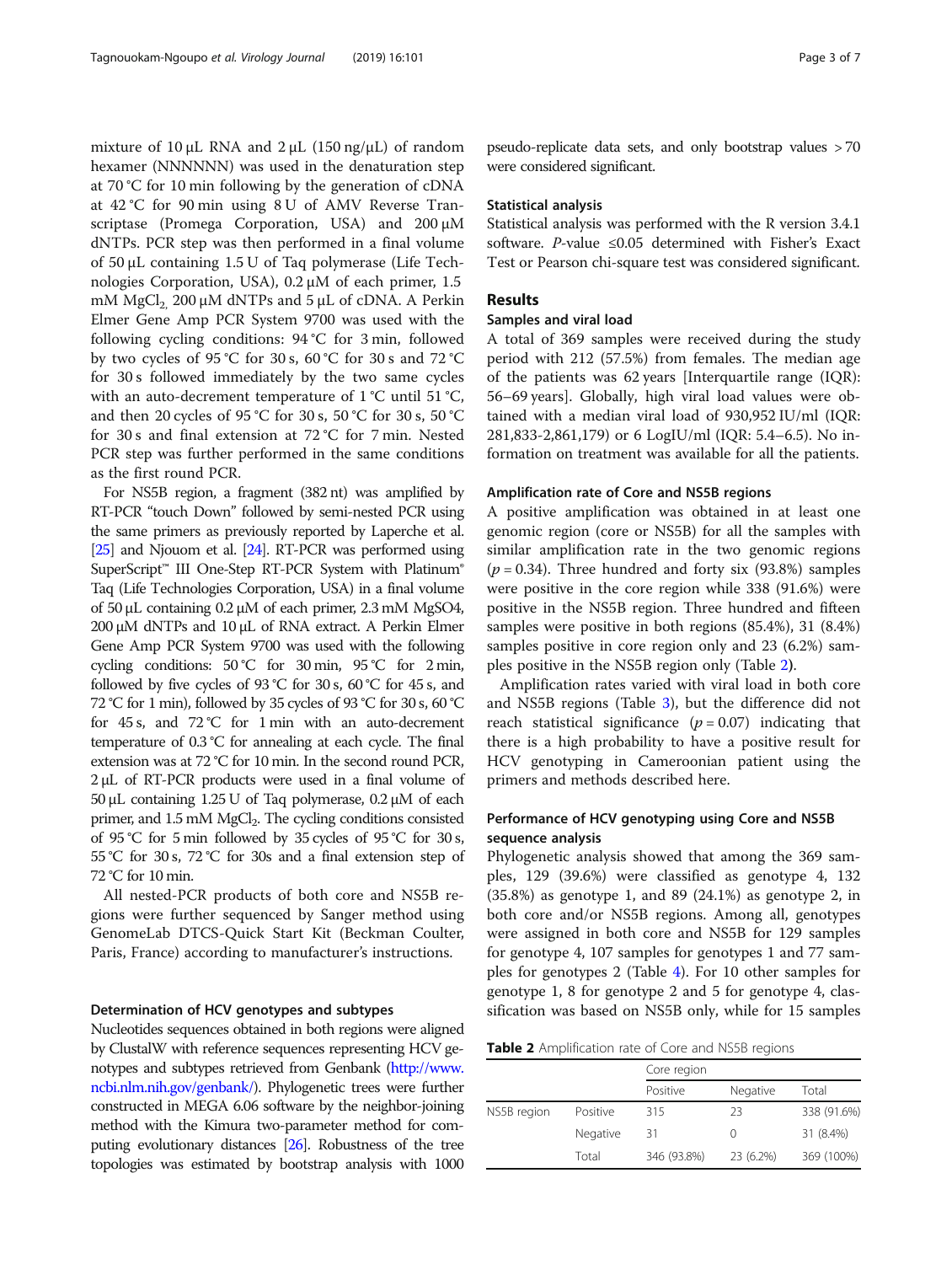<span id="page-3-0"></span>Table 3 The amplification rate of Core and NS5B regions according to HCV viral loads

|                      |             | Number of positive samples |             |  |
|----------------------|-------------|----------------------------|-------------|--|
| Viral loads (IU/mL)  | Samples (n) | Core, n (%)                | NS5B, n (%) |  |
| <1000                | 2           | 2(100)                     | 2(100)      |  |
| 1000-10,000          | 6           | 6(100)                     | 6(100)      |  |
| 10,000-100,000       | 33          | 32 (97)                    | 31 (93.9)   |  |
| 100,000-1,000,000    | 146         | 126 (86.3)                 | 132 (90.4)  |  |
| 1,000,000-10,000,000 | 176         | 174 (98.9)                 | 161 (91.5)  |  |
| >10,000,000          | 6           | 6(100)                     | 6(100)      |  |
| Total                | 369         | 346 (93.8)                 | 338 (91.69) |  |

IU/mL, international units per milliliter

(genotype 1), 5 (genotype 2) and 11 genotype (4), genotyping was based on core region only (Table 4). Interestingly, for two samples (0.54%) discordant genotypes were obtained in both regions with the core region classified as genotype 4 while the NS5B was identified as genotype 1 indicating the presence of putative HCV recombinant viruses or multiple infections in these samples (Table 4). No phylogenetic relationship was found between the two sequences nor with previously described recombinant strains indicating the presence of two distinct viruses in both patients (Fig. [1\)](#page-4-0). Due to the large number of sequences obtained in this study, only sequences of the two putative recombinant viruses were shown in the phylogenetic trees. However, all the sequences were submitted to the Genbank database (Accession numbers: MN208824-MN209169 for core sequences and MN208486-MN208823 for NS5B sequences).

Regarding the classification of HCV at the subtype level, subtype 4f was the more prevalent (22.55%) followed by subtype 1e (11.68%). Core and NS5B were not able to assign subtype to a relatively high proportion (175/369; 47.4%) and were considered as not classified (nc) namely 2nc (23.64%), 1nc (13.32%) and 4nc (10.6%). Among the 346 sequences obtained in the core regions, subtype 1e was identified in 49 (14.2%), 4f in 11 (3.2%), 1b in 2 (0.58%), 1 h in 1 (0.29%). For 281 (80.2%) sequences, the subtype was not determined (nc) among which, 4nc in 129 (45.9%), 2nc in 82 (23.7%) and 1nc in 70 (20.23%) samples. In the NS5B regions, more subtypes were identified and 80 (23.67%) were classified as 4f, 22 as 1 l (6.51%), 13 as 4p (3.85%), 10 (2.96%) as 1 h, 8 (2.37%) as 4 t, 2 (0.59%) as 2a, 2 as 1b (0.59%) and finally subtypes 1c, 4c and 4o were identified in 1 (0.30%) sample each. NS5B was not able to assign subtype for 198 samples (58.6%) among which 1nc (84; 42.4%), 2nc (83; 41.9%) and 4 nc (31; 15.7%).

Among the 281 samples not classified by core region, 1 sample was classified as subtype 1c, 9 as 1 h, 22 as 1 l, 2 as 2a, 70 as 4f, 1 as 4o, 13 as 4p and 7 as 4 t by NS5B region (Table [5\)](#page-5-0). Conversely, among the 198 samples not classified by NS5B region, 38 were identified as subtype 1e, 1 as 1 h and 3 as 4f by the core region.

#### **Discussion**

Current DAA for HCV treatment are genotype specific and treatment duration can vary among genotypes. Therefore, HCV genotyping is essential for the therapeutic management of HCV infection and a variety of technologies have been developed for HCV genotypes determination. However sequences analysis of HCV sub-genomic regions (core, E1 and NS5 regions) is considered as gold standard and is widely used for HCV genotyping [\[10\]](#page-6-0).

In this study, amplification rates were high and similar for core and NS5B regions (93.8 and 91.6% respectively). Other studies have reported different results with a higher amplification rate for the core region compared to NS5B [[15](#page-6-0)]. The core region is highly conserved and produces fewer false negative results in PCR reactions for HCV detection. Difficulty with NS5B region could sometimes be due to inadequate primer design, choice of highly poly-morphic annealing sequences as well as low viral load [\[13\]](#page-6-0).

Regarding amplification rate based on HCV viral load, we found no difference in both core and NS5B regions. In China, Cai et al. reported that amplification rate of both core and NS5B regions was correlated with viral load with a significant amplification rate of the core re-gion when the viral load is ≥1.E+03 IU/ml [\[15](#page-6-0)]. This situation could be explained by different HCV genetic diversity in both countries where genotypes 1, 3 and 6 are present in China, while genotypes 1, 2 and 4 are found in Cameroon.

HCV has a high genetic variability and our result is consistent with the genetic diversity of the virus in

Table 4 HCV genotypes classification in core and NS5B regions

| NS5B           | Core       |            |            |                |       |  |  |  |  |
|----------------|------------|------------|------------|----------------|-------|--|--|--|--|
|                | Genotype 1 | Genotype 2 | Genotype 4 | No amplication | Total |  |  |  |  |
| Genotype 1     | 107        |            |            | 10             | 119   |  |  |  |  |
| Genotype 2     |            | 77         |            | 8              | 85    |  |  |  |  |
| Genotype 4     |            |            | 129        |                | 134   |  |  |  |  |
| No amplication | 15         |            | 11         |                | 31    |  |  |  |  |
| Total          | 122        | 82         | 142        | 23             | 369   |  |  |  |  |

Putative recombinants/multiple infections are shown in bold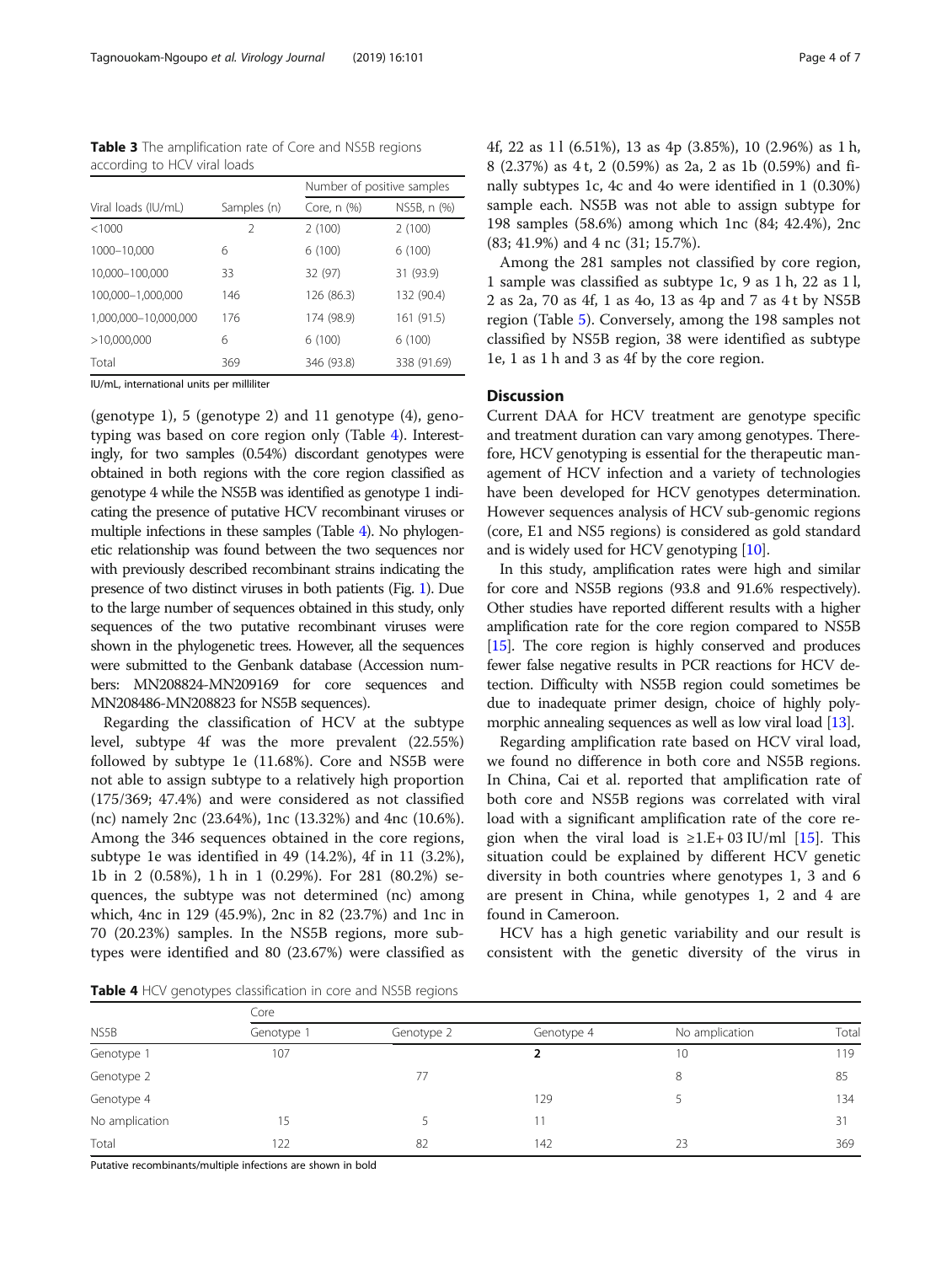<span id="page-4-0"></span>

Cameroon where genotypes 1, 2 and 4 are found [[3,](#page-6-0) [4](#page-6-0)]. The predominance of genotype 4 followed by genotypes 1 and 2, is representative of the molecular epidemiology of HCV in Central Africa including Cameroon, where genotype 4 represents more than 80% followed by genotypes 1 (12%) and 2 (4%) [[1\]](#page-6-0). The great genetic diversity of HCV virus in Cameroon provides a good environment for the co-circulation of multiples genotypes and subtypes which could lead to dual infections and the emergence recombinants. We found discordant genotypes with respect to core (genotype 4) and NS5B (genotype 1) in two samples (0.54%) indicating the presence of putative HCV recombinants. However, data presented here is insufficient to establish the two sequences as recombinants because only Sanger sequencing on nested RT- PCR fragments has been performed. Therefore, multiple infections (co-infections/superinfections) is also a possibility in the two samples. Recombination can occur with HCV as reported for other RNA viruses especially HIV [\[27\]](#page-6-0). However, characterization of near full length genomes will be more informative and also will help to confirm the mosaic pattern of these two viruses by Simplot analysis. Two other cases involving the same genotypes were previously reported in Cameroon [[15\]](#page-6-0). This could probably be explained by the fact that genotypes 1 and 4 are prevalent in Cameroon compared to genotype  $2$  [\[1,](#page-6-0)  $24$ ]. Recombination is a common phenomenon that occurs during replication of RNA viruses and this impact diagnosis, treatment and follow-up of infected patients [[21\]](#page-6-0). Although, this phenomenon is rare in HCV virus, we should pay more attention on it because it is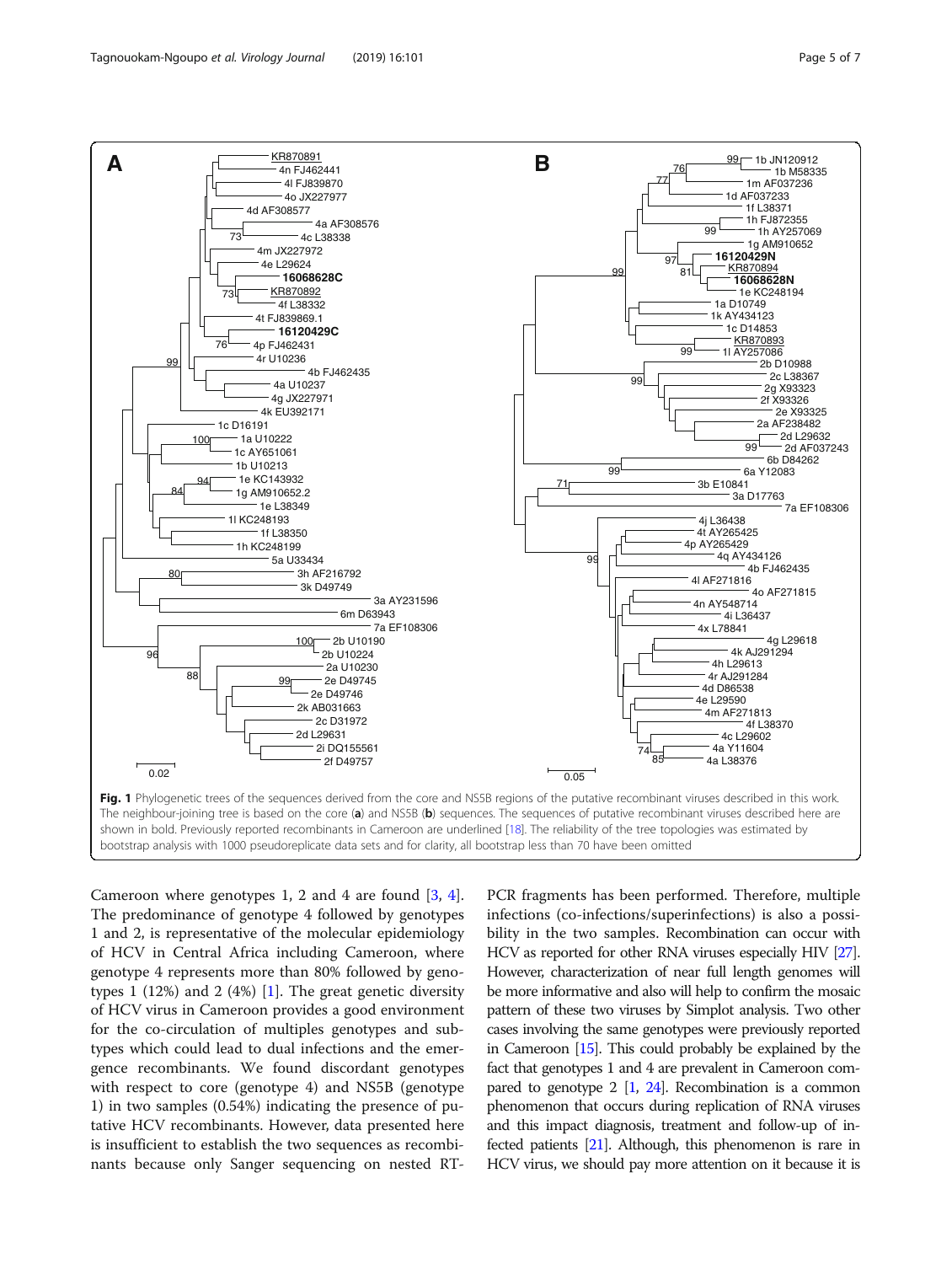|                 |                | Core           |                |                |            |                |                |    |                 |                |                |
|-----------------|----------------|----------------|----------------|----------------|------------|----------------|----------------|----|-----------------|----------------|----------------|
| NS5B            | 1 <sub>b</sub> | 1e             | 1 <sub>h</sub> | 1nc            | 2nc        | 4c             | $4\mathsf{f}$  | 4p | 4nc             | No amplication | Total          |
| 1 <sub>b</sub>  | $\sqrt{2}$     |                |                |                |            |                |                |    |                 |                | $\overline{2}$ |
| 1 <sup>c</sup>  |                |                |                |                |            |                |                |    |                 |                |                |
| 1 <sub>h</sub>  |                |                |                | 9              |            |                |                |    |                 |                | 10             |
| 1 <sub>1</sub>  |                |                |                | 22             |            |                |                |    |                 |                | 22             |
| 1nc             |                | $\frac{38}{1}$ | $\overline{1}$ | 34             |            |                |                | 1  | 1               | 9              | 84             |
| 2a              |                |                |                |                | $\sqrt{2}$ |                |                |    |                 |                | $\overline{2}$ |
| 2nc             |                |                |                |                | 75         |                |                |    |                 | 8              | 83             |
| $4\mathrm{C}$   |                |                |                |                |            |                |                |    |                 |                |                |
| $4\mathsf{f}$   |                |                |                |                |            |                | $\overline{7}$ |    | $\overline{20}$ | 3              | 80             |
| 4nc             |                |                |                |                |            |                | $\overline{3}$ |    | 27              |                | 31             |
| 40 <sub>o</sub> |                |                |                |                |            |                |                |    |                 |                |                |
| 4p              |                |                |                |                |            |                |                |    | $\overline{13}$ |                | 13             |
| 4t              |                |                |                |                |            |                |                |    | $\overline{1}$  |                | $\,8\,$        |
| No amplication  |                | 11             |                | $\overline{4}$ | 5          |                |                |    | 9               |                | 31             |
| Total           | $\overline{2}$ | 49             | $\mathbf{1}$   | 70             | 82         | $\overline{2}$ | 11             |    | 128             | 23             | 369            |

<span id="page-5-0"></span>Table 5 Comparison of genotyping with core and NS5B sequences

nc, not classified. Samples with discordant genotypes in core and NS5B regions (putative recombinants or multiple infections) are shown in bold and those were the subtype was not determined in one region but classified by the second region are underlined

relevant for clinical management of the infection regarding prognosis, natural history, and treatment recommendations as well as viral response [[21,](#page-6-0) [22](#page-6-0)]. Therefore, at least two regions should be used for HCV genotyping to identify recombinant viruses or multiple infections and help to improve the therapeutic management of infected patients.

In this study, genotypes 1 and 4 were more heterogeneous with several subtypes: 1b, 1e, 1 h, 4c and 4f for core region and 1b, 1c, 1 h, 4c, 4f, 4o, 4p and 4 t for NS5B (Table 5). Discrimination of HCV subtypes was most likely possible with NS5B compared to core region because more samples (80.2%) were not classified at subtype level by core compared to 58.6% with NS5B. Similar findings were reported for 5'non coding region, where identification of HCV genotypes was possible while classification at subtype level was not possible in this region [\[25](#page-6-0)]. This could be due to the fact that the NS5B gene has the highest phylogenetic signal compared to all the other HCV genes [[3](#page-6-0)]. Therefore NS5B region is more suitable in epidemiological studies compared to core region [\[3](#page-6-0)]. Murphy et al. in their study also suggest NS5B genotyping as an effective tool for studying the molecular epidemiology of HCV [\[28\]](#page-6-0). No intersubtype recombinant was identified, however, for some few samples, the subtypes was determined in one region and not classified in the other region.

Our study has some limitations because no information on the treatment was available for all participants. The high proportion of not classified samples at subtype level for both core and NS5B regions could be due to the lack of reference sequences of some subtypes in the phylogenetic analysis. Analyzing these samples by another comparator such as LiPA would help to establish whether the method

presented here is the best suited for genotyping/subtyping in Cameroonian patients. Regarding the two samples with discordant genotypes in the core and NS5B regions, multiple infections (co-infections/superinfections) is also a possibility because only Sanger sequencing on nested RT-PCR fragments has been performed. Data presented here is insufficient to establish the two sequences as recombinants.

#### Conclusion

In this study, we found high amplification rates of HCV in both core and NS5B regions, and a good concordance was obtained at genotype level using both regions except for two samples where putative 1–4 recombinant strains were detected. Since treatment option and duration are genotype specific HCV genotyping based on at least two genomic regions could help to identify putative recombinants/multiple infections and improve therapeutic management of HCV infection. However, even though recombination is rare in HCV infection, further studies are necessary to investigate clinical impacts of HCV recombinants.

#### Abbreviations

5′-UTR: 5′ untranslated; DAA: Direct-acting antivirals; HCV: Hepatitis C virus; IU/mL: International units per milliliter; LiPA: Line probe assay; Nc: not classified; NS5B: Non-structural protein 5B; RFLP: Restriction fragment length polymorphism

#### Acknowledgements

We are grateful to all the patients for the data provided. All the data presented here were anonymously analyzed and reported.

#### Authors' contributions

RN designed the study, RB, SFL and LN performed the experiments; PATN, SK performed statistical analyses; PATN, MNN and MAA drafted the manuscript;